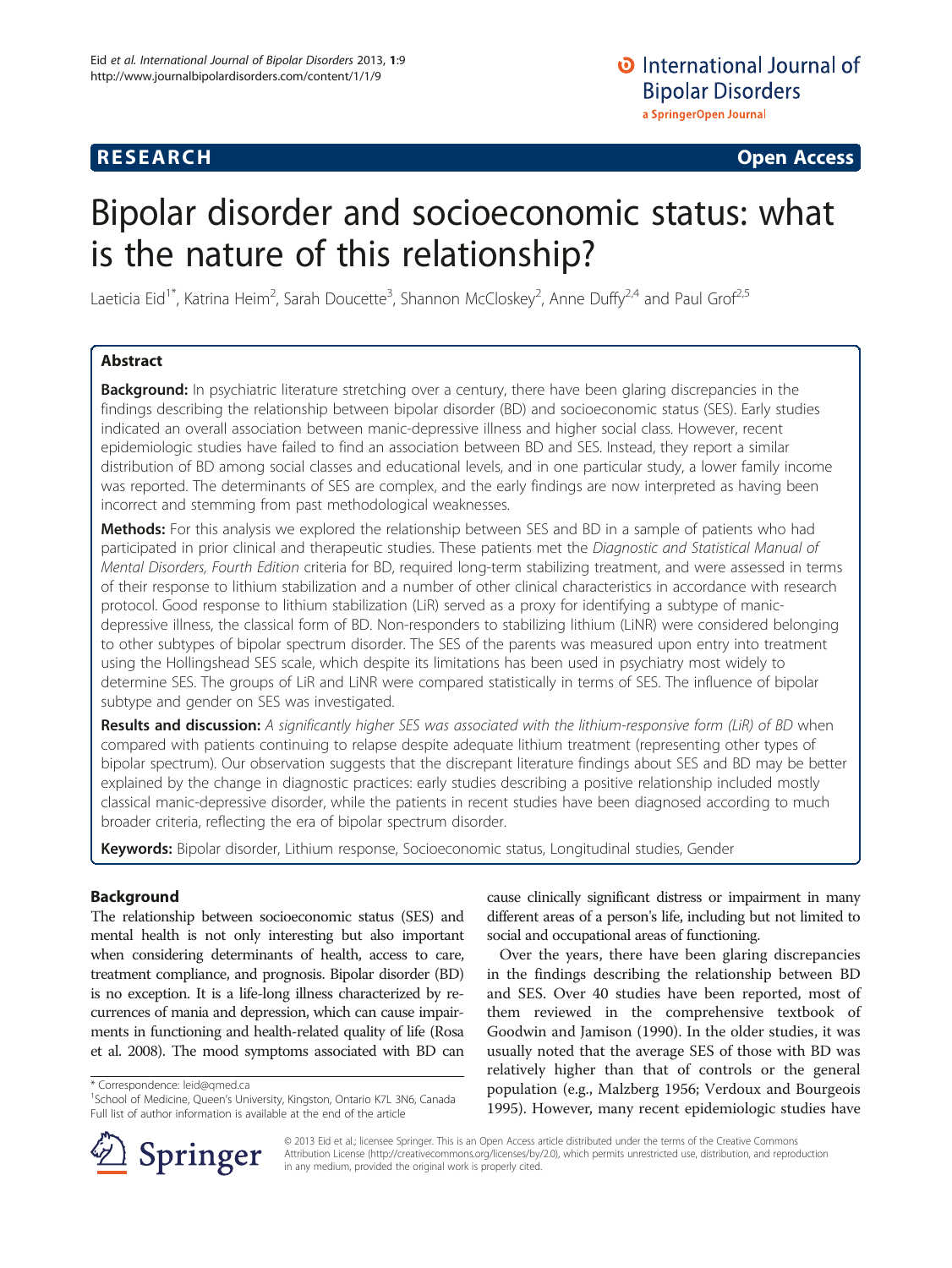failed to find such differences. They report a similar distribution of BD among educational levels (e.g., Schoeyen et al. [2011\)](#page-5-0), and in recent literature even a lower social status was reported (Schoeyen et al. [2011;](#page-5-0) Tsuchiya et al. [2004](#page-5-0)).

For example, in an early study reported by Coryell et al. ([1989](#page-4-0)), probands were diagnosed according to Research Diagnostic Criteria. The sample consisted of 422 probands with major depression and 152 with Bipolar Disorder I (BDI) and Bipolar Disorder II (BDII). The researchers used the Hollingshead criteria to ascertain education and occupation and ultimately approximate SES. The results of this study indicated that first-degree relatives of BD probands had significantly higher educational and occupational levels than those with major depression. Similarly, Lenzi et al. ([1993](#page-4-0)) conducted a study with analogous methodology on earlier data. Experienced psychiatrists analyzed the data on 877 patients who took part in psychopharmacological trials between the years of 1975 and 1982, and made diagnoses according to the DSM-III-R. SES was measured using the Hollingshead criteria, and again, the results showed that the upper social classes had a higher proportion of BD patients than did the lower social classes. These results were observed even with the use of different methodologies (Goodwin and Jamison [1990;](#page-4-0) Tietze et al. [1941\)](#page-5-0). Similarly, studies conducted in various countries such as Germany (Luxenburger [1933\)](#page-4-0), Norway (Noreik and Odegaard [1966](#page-4-0)), India (Rao [1966](#page-5-0)), Israel (Gershon and Liebowitz [1975\)](#page-4-0), and Sweden (Petterson [1977\)](#page-4-0) all observed the same trend.

Later studies used similar assessments, but different methodological elements for calculating SES than those referenced above, and had strikingly different results. For instance, a recent study conducted by Goldstein et al. ([2010](#page-4-0)) sampled 288 offspring of parents with BD diagnosed using the Diagnostic and Statistical Manual of Mental Disorders, Fourth Edition (DSM-IV) criteria and again calculated SES using the Hollingshead criteria. This study found that offspring with BD had parents with a significantly lower SES than the reference sample (Goldstein et al. [2010\)](#page-4-0). However, the possible explanation for this finding may be that the US samples of high-risk offspring usually report many comorbid diagnoses and recruit directly from the general population. Schoeyen et al. ([2011](#page-5-0)) sampled 257 Norwegian patients with BD (diagnosed using DSM-IV criteria) and a reference group consisting of 56,540 people from the general population. SES was calculated by considering education and income separately. Like in the study by Goldstein et al. ([2010](#page-4-0)), those with BD had a lower income than the reference population, although no difference in educational level was noted (Schoeyen et al. [2011](#page-5-0)).

Goodwin and Jamison [\(1990\)](#page-4-0) pointed out that earlier studies are difficult to interpret due to a wide variation in the criteria used to define social class between studies.

Furthermore, it has been suggested that the early findings were inaccurate and stem from methodological deficiencies such as treatment bias, lack of appropriate reference samples, and failure to control for demographic variables (Schoeyen et al. [2011](#page-5-0)).

It is important to explore the possible explanations of this discrepancy in the literature since SES is very relevant in the discussion of etiology, social systems, and treatment compliance (Coryell et al. [1989](#page-4-0)). Although methodological differences and weaknesses in earlier studies may in part explain the differences in findings regarding SES and BD, there are a number of other important clinical differences to consider. Many of the earlier studies examined samples of patients with a classical presentation of BD, in contrast to more recent research, which often includes a broader spectrum. Also, during the era when the diagnosis of BD was used primarily for patients with classical presentation, lithium was helpful for up to 80% of patients (Schou and Thomsen [1975](#page-5-0)), whereas in recent studies using broad criteria, the benefit of lithium has ranged from nonexistent (Bowden et al. [2000\)](#page-4-0) to 30% (Garnham et al. [2007](#page-4-0)). If the classical and broader spectrum type of BD were in some way contrasted in the contemporary studies, one would certainly find significant differences between these subgroups. For example, one could use the response to lithium prophylaxis as an approximation and a proxy for the classical manic-depressive illness, including in particular episodic course, lack of psychiatric comorbidity, and positive family history. Further supporting the differences between subtypes, offspring of lithium responder (LiR) parents with BD have been shown to be significantly more socially successful than those of lithium non-responder (LiNR) (e.g., Duffy et al. [2002\)](#page-4-0).

In this paper we present findings related to an exploratory analysis of the association between SES and BD, divided on the basis of lithium response.

## Methods

Subjects were patients diagnosed with BDI or BDII between 1 January 1971 and 31 December 2012 and who participated in clinical and treatment research studies that took place at the Mood Disorder Programs in the Hamilton Psychiatric Hospital, McMaster University, and the Mood Disorders Centre of Ottawa. These individuals required stabilizing treatment and were given a sufficient therapeutic trial on lithium. All diagnoses were agreed upon by the research team, which included two or more research psychiatrists. Also, starting in 1978, the SADS-L interview was employed. Both programs, in Hamilton and in Ottawa, studied systematically the response to long-term stabilizing lithium treatment in all their bipolar patients. The resulting findings have been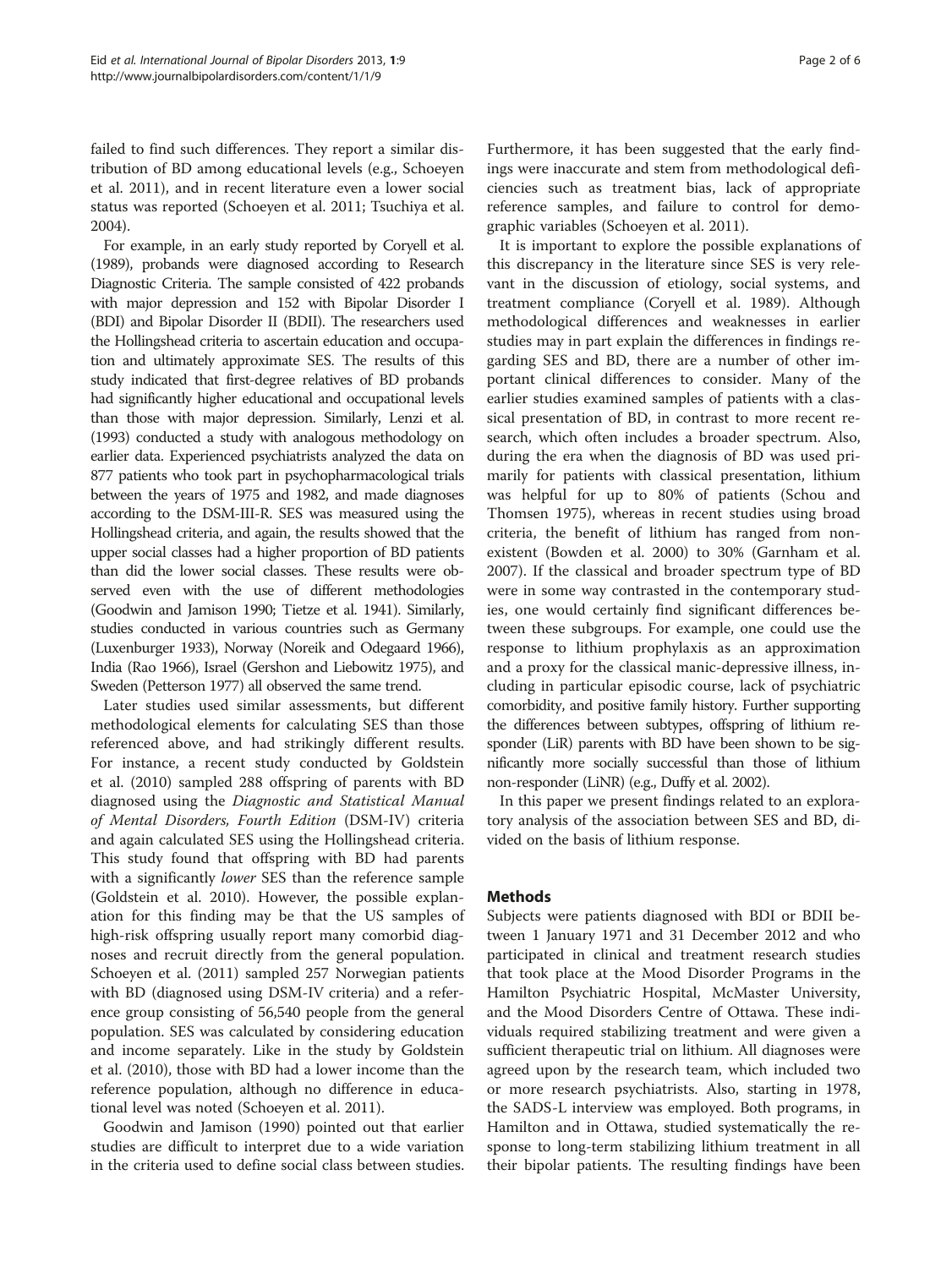published and presented between 1970 and 2009 (Duffy et al. [2002\)](#page-4-0).

Criteria used for lithium response were those applied in previous studies (e.g., Grof et al. [2009](#page-4-0)) and were also utilized in this analysis. In essence, patients classified as responders to lithium stabilization had, according to their course of illness, a marked risk of further recurrences. Yet on lithium treatment, these individuals remained free of recurrences for three or more years. LiNR patients experienced two or more recurrences despite adequate lithium treatment identified by sufficient serum lithium level at the time of recurrence (Garnham et al. [2007;](#page-4-0) Duffy et al. [2007;](#page-4-0) Turecki et al. [1998\)](#page-5-0). All study participants were classified as either LiR or LiNR during their treatment, prior to the onset of this study, and no participants were excluded based on their response to lithium.

To avoid the distortion that could be involved in diagnosing subtypes of BD in retrospect, we decided to employ lithium response as a proxy for the diagnosis of the classical type of BD (manic-depressive illness). Individuals with good response to lithium prophylaxis have characteristics compatible with the description of the classic type of BD and create a relatively homogeneous subgroup (Alda [2004\)](#page-4-0). Their clinical characteristics correspond to those of classical manicdepressive illness, including an episodic course, positive family history, and the absence of comorbidity. The advantage of using good response as a proxy for the diagnosis of the classical manic-depressive type of BD is that the identification of a responder depends primarily on the patient's behavior rather than on the clinician's interpretation of the bipolar subtype in retrospect.

Upon entry into treatment, SES was measured using the Hollingshead SES scale, which takes into account education and occupation. Education scores range from 1 (below grade 7) to 7 (graduate professional training). Occupation scores range from 1 (e.g., farm laborers and welfare recipients) to 9 (e.g., higher executives and major professionals). These numbers are weighed and calculated separately for each working spouse and then averaged between spouses, unless there is only one working spouse. The total number is assigned a final score, which represents social class ranking, ranging from 1 to 5, where 1 is the lowest class and 5 is the highest (Hollingshead [1975\)](#page-4-0). The determination of SES is complicated in particular by the fact that the socioeconomic situation in the population has been evolving. The Hollingshead categories are based on United States Census data from the 1970s. Therefore, it has been criticized for using outdated categories of occupation. However, it has been widely used and most often in the studies whose discrepancies we attempt to interpret.

Combining the data from the programs in Hamilton and Ottawa was possible as both were directed by the same people and have had a similar orientation and data collection system. Furthermore, the combination reflected better the SES of the population. The Ottawa area, as the national capital, has a large proportion of blue-collar workers with a higher SES, whereas the Hamilton area is distinctly industrial.

Because of the nature of the variables, the relationship between SES and lithium response (and thus bipolar subtype) has been tested using the Mann–Whitney  $U$ test. The categorical variables were compared using Fisher's exact test. The testing of the influence of other variables on the relationship was approximated by Cox logistic regression.

Research studies in which SES and clinical information was collected and coded were approved by the corresponding research ethics boards. Data used in this study are fully anonymous.

## Results

This analysis included 652 individuals with BDI or BDII. Of these individuals, 260 patients came from McMaster Medical Center in Hamilton and 392 came from the Ottawa Mood Disorder Center. The Ottawa group did have a somewhat higher average SES value than the Hamilton group (Ottawa 3.25, standard deviation (SD) = 1.24; Hamilton 2.96, SD = 1.07; Tables 1 and [2\)](#page-3-0).

The study sample consisted of 256 (39.3%) males and 396 (60.7%) females. The participants were classified as either LiR or LiNR, with 228 LiR individuals and 424 LiNR individuals. The mean SES for LiR individuals was higher at 3.50 (SD = 1.12) compared to 2.94 (SD = 1.17) for LiNR individuals. It is also interesting to note that the combined mean of the SES for both LiR and LiNR individuals was found to be  $3.13$  (SD = 1.19). Gender was also investigated to determine its effect on SES. A small difference was noted in that despite the fact that there were more females in the study compared to

|  |  |  | Table 1 SES information |
|--|--|--|-------------------------|
|--|--|--|-------------------------|

| <b>SES</b>        | Mean | <b>SD</b> |
|-------------------|------|-----------|
| Centers/locations |      |           |
| Hamilton          | 2.95 | 1.07      |
| Ottawa            | 3.25 | 1.24      |
| Gender            |      |           |
| Male              | 3.18 | 1.21      |
| Female            | 2.11 | 1.17      |
| Lithium response  |      |           |
| LiR               | 3.50 | 1.12      |
| LiNR              | 2.94 | 1.17      |
| Diagnosis         |      |           |
| <b>BDI</b>        | 3.24 | 1.21      |
| <b>BDII</b>       | 3.09 | 1.17      |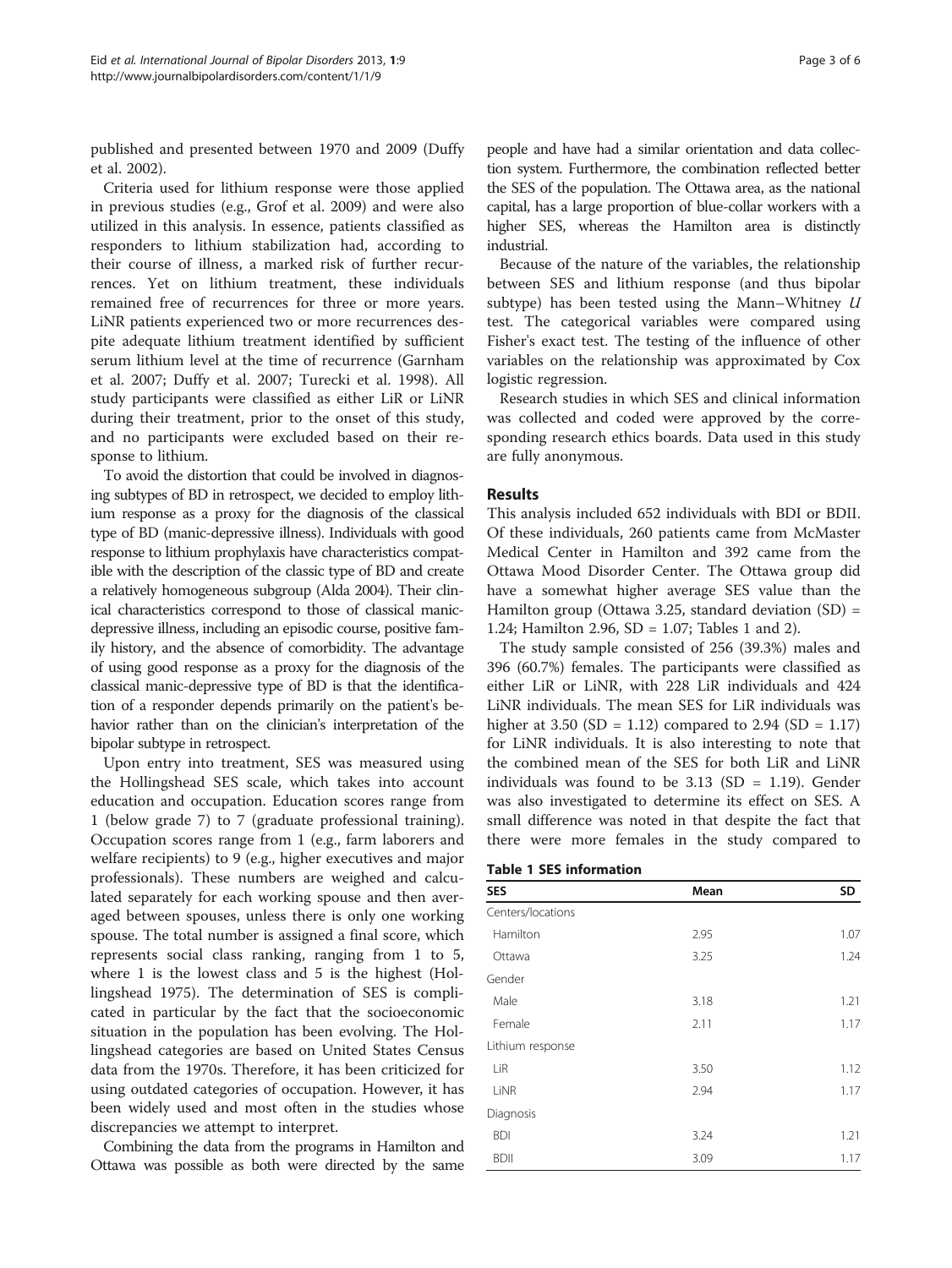<span id="page-3-0"></span>Table 2 Lithium response information

| Lithium response  | LiR $N$ (%) | LINR $N$ (%) |
|-------------------|-------------|--------------|
| Gender            |             |              |
| Male (256)        | 95 (37.1)   | 161 (62.9)   |
| Female (396)      | 133 (33.6)  | 263 (66.4)   |
| Diagnosis         |             |              |
| <b>BDI (209)</b>  | 86 (41.1)   | 123 (58.9)   |
| <b>BDII (443)</b> | 142 (32.1)  | 301 (67.9)   |

males, the males still demonstrated a higher mean SES compared to the females, with 3.18 (SD = 1.21) for the males and  $2.11$  (SD = 1.17) for the females.

The SES of the LiR patients was higher than that of the LiNR patients (Mann–Whitney  $U$  test,  $p < 0.001$ ). The influence of other variables (BDI versus BDII, gender, and age) did not alter the significance of this relationship. A larger proportion of LiNR were BDII rather than BDI, but the relationship to SES did not reach statistical significance.

### **Discussion**

BD was once defined classically, as manic-depressive illness, but in recent years this definition has expanded to include bipolar spectrum disorders with diagnostic criteria far broader than used previously (Grof and Muller-Oerlinghausen [2009\)](#page-4-0). Upon the inclusion of this broader category of BD (Healy [2006](#page-4-0)), the prevalence of BD rose from an estimated 0.6% of the population (Harris et al. [2005](#page-4-0)) to possibly more than 5% (Angst [1998](#page-4-0)). This very significant increase, potentially related to the change in diagnostic criteria, should be considered when comparing the statistical differences found in SES from older studies to more contemporary studies.

In order to determine whether this broadening of diagnostic criteria could be responsible for the shift in relative SES, a distinction first has to be made between the classical form of BD and the bipolar spectrum. There is evidence that patients who respond to lithium stabilization have primarily features of the classical manic-depressive illness, such as an episodically relapsing-remitting disease course, no psychiatric comorbidity, and a positive family history. Therefore, lithium responders can serve as a proxy for the classical manic-depressive type of BD.

This analysis revealed that in a contemporary sample, BD is associated with a significantly higher SES in the LiR group, compared to LiNR. These observations supported by past literature (Coryell et al. [1989](#page-4-0); Lenzi et al. [1993](#page-4-0); Tietze et al. [1941;](#page-5-0) Luxenburger [1933](#page-4-0); Noreik and Odegaard [1966](#page-4-0); Rao [1966;](#page-5-0) Gershon and Liebowitz [1975](#page-4-0); Petterson [1977\)](#page-4-0) suggest that those with the classical lithium-responsive form of BD are likely to have a relatively higher SES than their bipolar spectrum counterparts. Conversely, as the more recent literature has illustrated (Schoeyen et al. [2011;](#page-5-0) Tsuchiya et al. [2004](#page-5-0); Goldstein et al. [2010](#page-4-0)), those with bipolar spectrum disorders non-responsive to lithium had a significantly lower SES ( $p = 0.001$ ).

Assuming that SES and social achievements are correlated, this finding in adults appears consistent with an observation by Duffy et al. ([2002](#page-4-0)) in bipolar offspring. In offspring of bipolar parents studied currently, Duffy et al. [\(2002\)](#page-4-0) found distinctly higher social achievements in children of LiR (classical type of BD), as compared with children of LiNR. Presumably, those with a gifted premorbid development may go on to enjoy a higher SES, while those with problems in social and academic functioning later fall into lower SES groups.

These findings suggest that changes in diagnostic criteria may contribute to discrepancies in the literature regarding BD and SES. Specifically, earlier studies included patients with the classical diagnosis of manic-depressive illness whereas recent studies investigated patients diagnosed using a broader approach, reflecting the concept of bipolar spectrum. Early findings consistently showed an association between high SES and the diagnosis of BD (Malzberg [1956;](#page-4-0) Verdoux and Bourgeois [1995](#page-5-0)), whereas newer studies have failed to find any relationship at all (Schoeyen et al. [2011](#page-5-0)) and in some cases an opposite one (Tsuchiya et al. [2004\)](#page-5-0). There have been speculations that these differences are due to methodological problems such as treatment bias, lack of appropriate reference samples, and failure to control for demographic variables [\(2011;](#page-5-0) Coryell et al. [1989](#page-4-0)). However, the differences between early and recent studies persist even when methodologies have not been dissimilar. This leaves room for other explanations as well.

Several factors could have contributed to the SES difference between LiR and LiNR. Stabilized patients are likely to function better, but we do not think that this factor played a role because the SES was determined at the time when patients entered the treatment. Furthermore, in general, people with a higher SES have better access to treatment and are often more likely to seek out help, factors which could certainly introduce a selection bias. For example, if people with higher SES are more likely to seek professional help, then this surely contributes to the prevalence of higher SES in BD individuals. Patients were admitted to the Mood Disorder Programs regardless of whether or not they were responsive to lithium, therefore minimizing, though not fully eliminating, systematic bias caused by access to care.

This study has several other limitations. One of them is that the SES scores were measured using the Hollingshead index, an outdated measure with some methodological shortcomings. Additionally, many studies that our results are being compared with used different methodological measures of SES. However, the Hollingshead index has been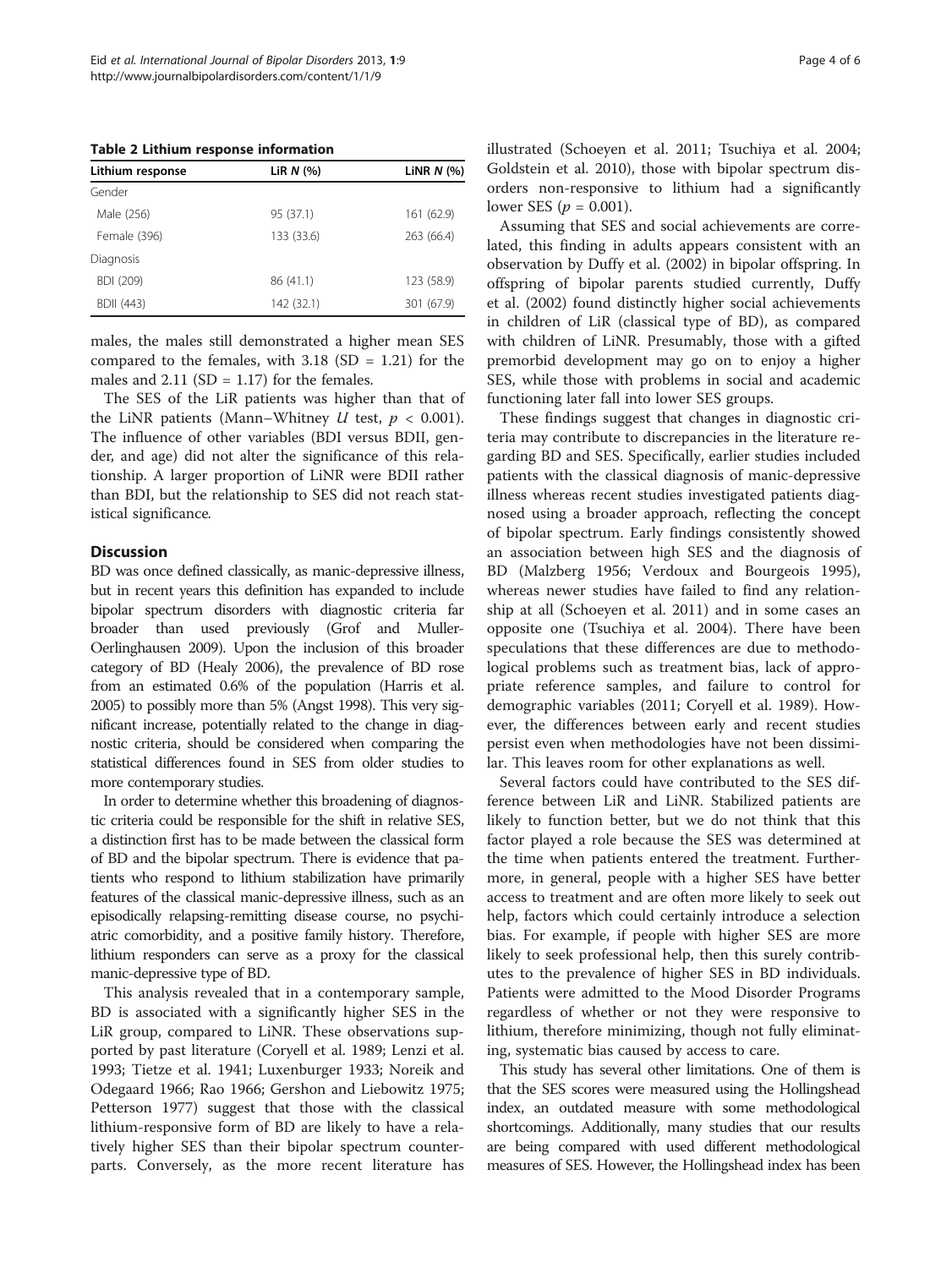<span id="page-4-0"></span>shown to correlate with other measures of social class, including more contemporary measures (Cirino et al. 2002). In addition, this index has been widely used in the psychiatric literature, which we are attempting to interpret here. The fact that our sample had a relatively high average SES could have been a reflection of either the inapplicability of the Hollingshead score or selection bias. Patients with BD recruited from the Mood Disorders Centre of Ottawa come primarily from the National Capital Area, which has one of the highest family incomes when compared to other urban communities in Canada (Finlayson 2011). In the USA, and likely other Western countries such as Canada, economic indicators are the most sensitive of SES and are independent of other socioeconomic variables such as education (Bauer et al. 2011). However, other countries may have different primary indicators of SES, such as family name, religion, or education.

Although there is evidence to suggest that lithium response can serve as a proxy for classical manic-depressive illness (Alda 2004), it is possible that this creates some selection bias since lithium had often been the first-line treatment for those with bipolar disorder. It is possible that some patients may have responded to other medication first, had it been administered.

Finally, another limitation to the study is that we did not find a suitable control population. The control population we do have comes exclusively from the National Capital Area and would not be suitable for comparison. A comparable control population would have been particularly helpful for addressing the generalizability of the findings.

## Conclusion

Our observation of socioeconomic differences between the LiR (classical manic-depressive) and LiNR (other subtypes) patients suggests that the discrepant findings regarding SES in BD could be in part explained by the change in diagnostic practices: early studies included mostly classical manic-depressive disorder while the patients in recent studies have been diagnosed according to much broader criteria. Future research should investigate SES differences by BD subtype and contrast with a comparison group to confirm these findings.

#### Abbreviations

BD: Bipolar disorder; LiNR: Lithium non-responder; LiR: Lithium responder; SES: Socioeconomic status.

#### Competing interests

The authors declare that they have no competing interests.

#### Authors' contributions

LE and PG conceived the study and drafted the manuscript. LE and KH carried out the statistical analyses. PG, SM, SD, and AD were involved in the data collection. In addition, all coauthors reviewed and commented on the manuscript. All authors read and approved the final manuscript.

#### Author details

<sup>1</sup>School of Medicine, Queen's University, Kingston, Ontario K7L 3N6, Canada.<br><sup>2</sup>Mood Disorders Centre of Ottawa, Ottawa, Ontario K1G 4G3, Canada. <sup>2</sup>Mood Disorders Centre of Ottawa, Ottawa, Ontario K1G 4G3, Canada. <sup>3</sup>Department of Community Health and Epidemiology, Dalhousie University, Halifax, Nova Scotia B3H 4R2, Canada. <sup>4</sup>Department of Psychiatry, University of Calgary, Calgary, Alberta T2N 1N4, Canada. <sup>5</sup>Department of Psychiatry, University of Toronto, Toronto, Ontario M5S 1A1, Canada.

#### Received: 28 March 2013 Accepted: 31 May 2013 Published: 21 June 2013

#### References

- Alda M. The phenotypic spectra of bipolar disorder. Eur Neuropsychopharmacol. 2004; 14(Suppl 2):S94–9.
- Angst J. The emerging epidemiology of hypomania and bipolar II disorder. J Affect Disord. 1998; 50:163–73.
- Bauer M, Glenn T, Rasgon N, Marsh W, Sagdyu K, Munoz R, Schmid R, Haack S, Whybrow PC. Association between median family income and selfreported mood symptoms in bipolar disorder. Compr Psychiatry. 2011; 52(1):17–25.
- Bowden C, Calabrese JR, McElroy SL, Gyulai L, Wassef A, Petty F, Pope H, Chou J, Keck P, Rhodes L, Swann A, Hirschfeld R, Wozniak P. A randomized, placebo-controlled 12-month trial of divalproex and lithium in treatment of outpatients with bipolar I disorder. Arch Gen Psychiat. 2000; 57:481–9.
- Cirino P, Chin CE, Sevcik RA, Wolf M, Lovett M, Morris RD. Measuring socioeconomic status: reliability and preliminary validity for different approaches. Assessment. 2002; 9(2):145–55.
- Coryell W, Endicott J, Keller M, Andreasen N, Grove W, Hirschfeld RM, Scheftner W. Bipolar affective disorder and high achievement: a familial association. Am J Psychiatry. 1989; 146:983–8.
- Duffy A, Alda M, Kutcher S, Cavazzoni P, Robertson C, Grof E, Grof P. A prospective study of the offspring of bipolar parents responsive and nonresponsive to lithium treatment. J Clin Psychiatry. 2002; 63(12):1171-8.
- Duffy A, Alda M, Crawford L, Milin R, Grof P. The early manifestations of bipolar disorder: a longitudinal prospective study of the offspring of bipolar parents. Bipolar Disord. 2007; 9(8):828–38.
- Finlayson J. Policy perspectives. The Business Council of British Columbia. 2011; 18(5):2.
- Garnham J, Munro A, Slaney C, Macdougall M, Passmore M, Duffy A, O'Donovan C, Teehan A, Alda M. Prophylactic treatment response in bipolar disorder: results of a naturalistic observation study. J Affect Disord. 2007; 104(1–3):185–90.
- Gershon ES, Liebowitz JH. Sociocultural and demographic correlates of affective disorders in Jerusalem. J Psychiatri Res. 1975; 12:37–50.
- Goldstein BI, Shamseddeen W, Axelson DA, Kalas C, Monk K, Brent DA, Kupfer DJ, Birmaher B. Clinical, demographic, and familial correlates of bipolar spectrum disorders among offspring of parents with bipolar disorder. J Am Acad Child Adolesc Psychiatry. 2010; 49(4):388-96.
- Goodwin FK, Jamison KR. Epidemiology Manic-Depressive Illness. New York: Oxford University Press; 1990: p. 169–74.
- Grof P, Muller-Oerlinghausen B. A critical appraisal of lithium's efficacy and effectiveness: the last 60 years. Bipolar Disord. 2009; 11(2):10–9.
- Grof P, Duffy A, Alda M, Hajek T. Lithium response across generations. Acta Psychiatr Scand. 2009; 120(5):378–85.
- Harris M, Chandran S, Chakroborty N, Healy D. The impact of mood stabilizers on bipolar disorder: the 1890s and 1990s compared. Hist Psychiatry. 2005; 16:423–34.
- Healy D. The latest mania: selling bipolar disorder. PLoS Med. 2006; 3(4):0441-4.
- Hollingshead AB. Four Factor Index of Social Status. New Haven: Yale University; 1975.
- Lenzi A, Lazzerini F, Marazziti D, Raffaelli S, Rossi G, Cassano GB. Social class and mood disorders: clinical features. Soc Psychiatry Psychiatr Epidemiol. 1993; 28:56–9.
- Luxenburger H. Berufsgliederung und soziale Schichtung in den Familien erblich Geisteskranker. Eugenik. 1933; 3:34–40.
- Malzberg B. Mental disease in relation to economic status. J Nerv Ment Dis. 1956; 123:257–61.
- Noreik K, Odegaard O. Psychoses in Norwegians with a background of higher education. Br J Psychiatry. 1966; 112:43–55.
- Petterson U. Manic-depressive illness: a clinical, social, and genetic study. Acta Psychiatr Scand. 1977; 269:1–93.